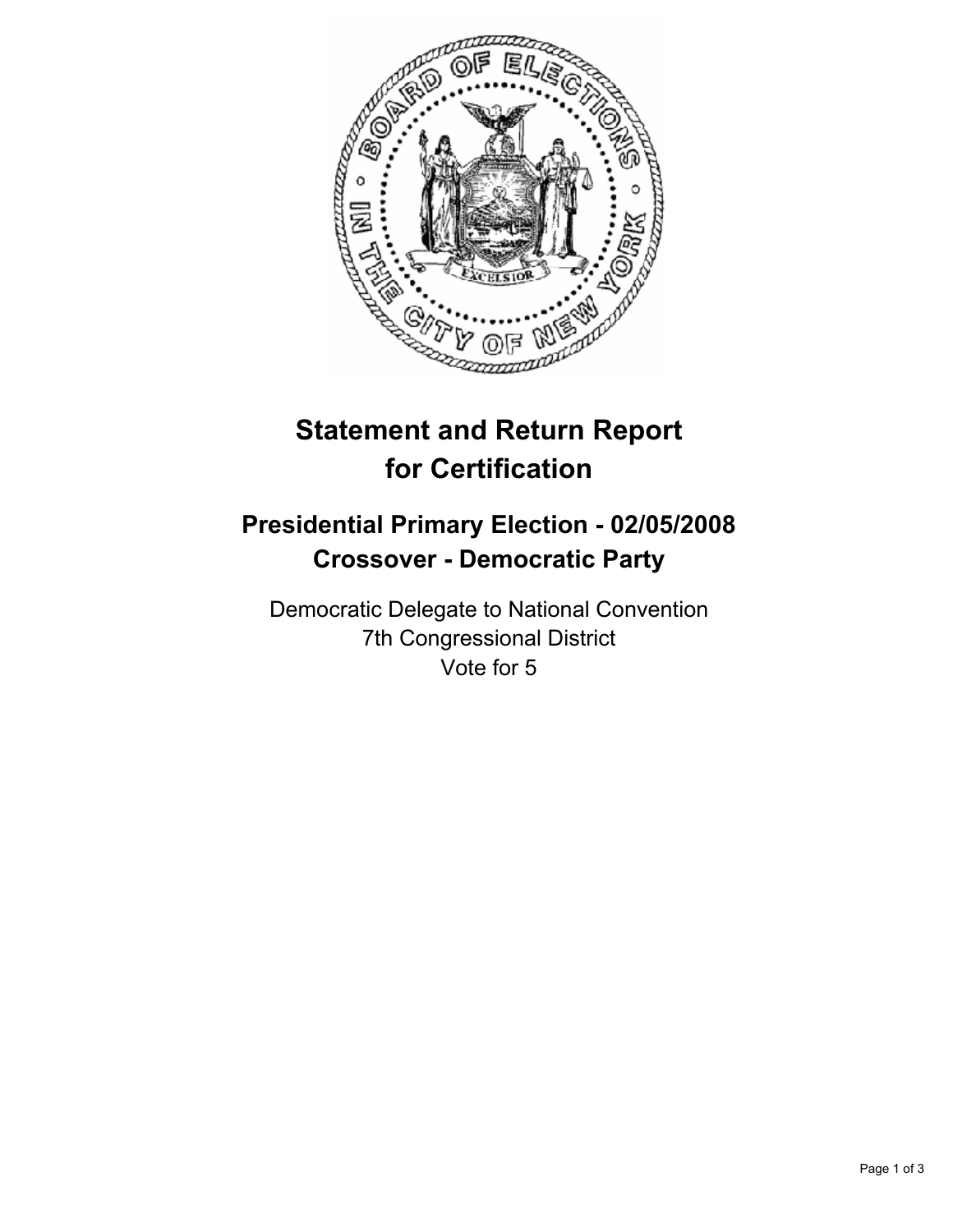

## **7th Congressional District**

| <b>Bronx County</b>                               |         |
|---------------------------------------------------|---------|
| <b>EMERGENCY</b>                                  | 676     |
| ABSENTEE/MILITARY                                 | 1,066   |
| <b>FEDERAL</b>                                    | 84      |
| <b>AFFIDAVIT</b>                                  | 1,121   |
| HELEN M MARSHALL (F) - PLEDGED TO SUPPORT CLINTON | 15,730  |
| JOEL RIVERA (M) - PLEDGED TO SUPPORT CLINTON      | 17,117  |
| NAOMI RIVERA (F) - PLEDGED TO SUPPORT CLINTON     | 16,967  |
| HIRAM MONSERRATE (M) - PLEDGED TO SUPPORT CLINTON | 15,152  |
| VETA I BROME (F) - PLEDGED TO SUPPORT CLINTON     | 14,428  |
| ROSA VELEZ (F) - PLEDGED TO SUPPORT OBAMA         | 11,563  |
| DENNIS COLEMAN (M) - PLEDGED TO SUPPORT OBAMA     | 11,778  |
| CARMEN ROSA (F) - PLEDGED TO SUPPORT OBAMA        | 11,390  |
| JOSEPH A THOMPSON (M) - PLEDGED TO SUPPORT OBAMA  | 11,945  |
| MARLENE J TAPPER (F) - PLEDGED TO SUPPORT OBAMA   | 11,019  |
| <b>Total Votes</b>                                | 137,089 |
| Queens County                                     |         |
| <b>EMERGENCY</b>                                  | 126     |
| ABSENTEE/MILITARY                                 | 318     |
| <b>FEDERAL</b>                                    | 93      |
| AFFIDAVIT                                         | 469     |
| HELEN M MARSHALL (F) - PLEDGED TO SUPPORT CLINTON | 11,568  |
| JOEL RIVERA (M) - PLEDGED TO SUPPORT CLINTON      | 10,008  |
| NAOMI RIVERA (F) - PLEDGED TO SUPPORT CLINTON     | 10,427  |
| HIRAM MONSERRATE (M) - PLEDGED TO SUPPORT CLINTON | 11,189  |
| VETA I BROME (F) - PLEDGED TO SUPPORT CLINTON     | 9,443   |
| ROSA VELEZ (F) - PLEDGED TO SUPPORT OBAMA         | 3,779   |
| DENNIS COLEMAN (M) - PLEDGED TO SUPPORT OBAMA     | 3,951   |
| CARMEN ROSA (F) - PLEDGED TO SUPPORT OBAMA        | 3,945   |
|                                                   |         |
| JOSEPH A THOMPSON (M) - PLEDGED TO SUPPORT OBAMA  | 3,790   |
| MARLENE J TAPPER (F) - PLEDGED TO SUPPORT OBAMA   | 3,676   |
| <b>Total Votes</b>                                | 71,776  |